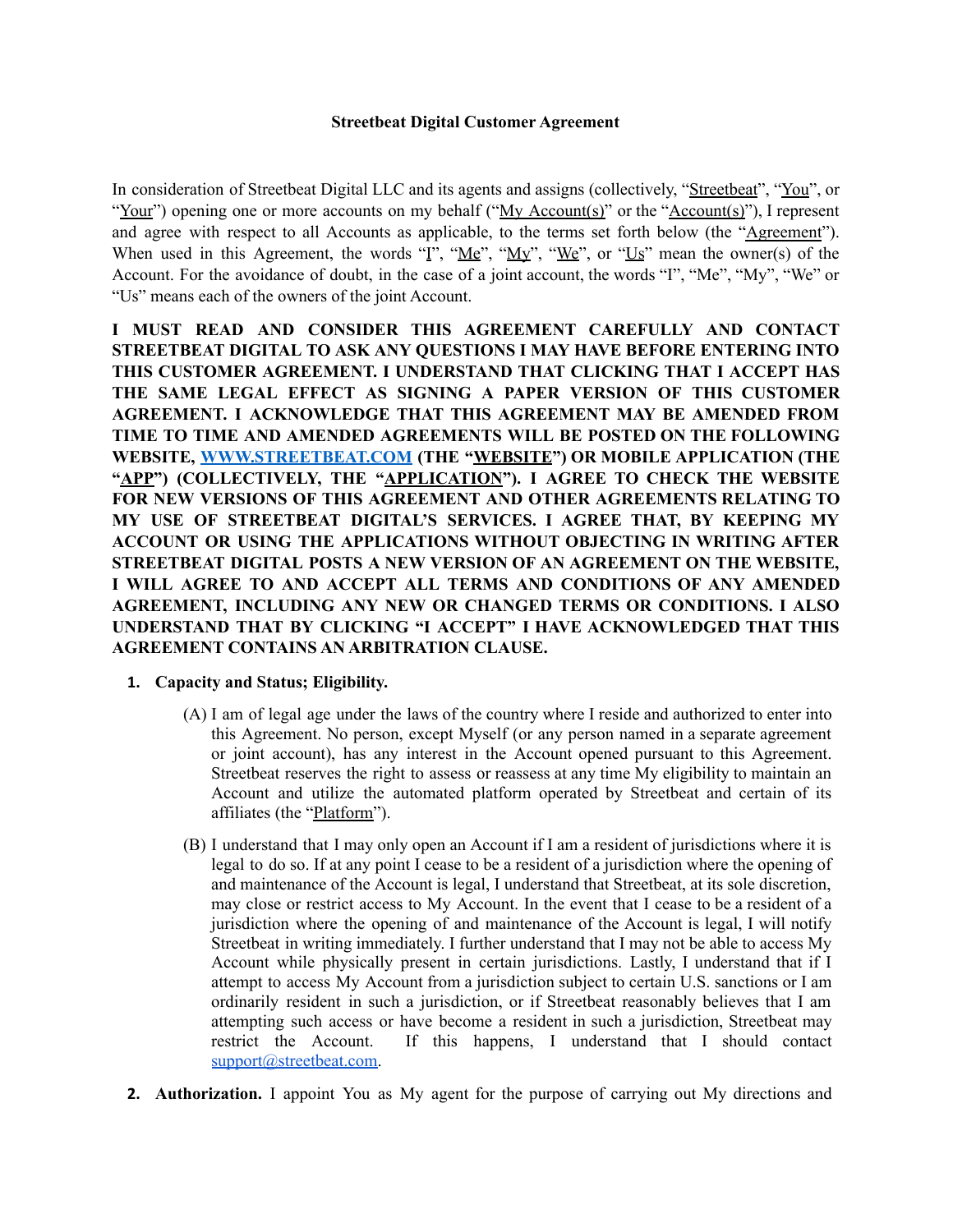instructions to You in accordance with the terms and conditions of this Agreement. I hereby designate You as My agent and authorize You to take any and all action necessary with respect to My Account(s) and any other account required as part of my participation on the Platform. You are authorized to open or close My Account(s), initiate Deposits (as defined below), Withdrawals (as defined below), effectuate Transactions, as well as take such other steps as are reasonable to carry out My Instructions. I understand that the Platform is only accessible via the Applications. I agree to receive and transmit financial information through such electronic means. My use or My grant of access to My Account to any third party to access information or provide instructions with respect to My Account is solely at My risk.

- **3. Information Accuracy.** I: (i) certify that the information contained in My account application and any other document that I furnish to You in connection with My Account(s) is complete, true and correct, and acknowledge that knowingly giving false information for the purpose of inducing You to provide financial services is a federal crime; (ii) authorize You to contact any individual or firm noted herein or on the documents referred to in subsection (i) of this Section and any other normal sources of debit or credit information; (iii) authorize anyone so contacted to furnish such information to You as You may request; and (iv) agree that this Agreement, the account application and any other document I furnish in connection with My Account is Your property, as the case may be. I shall promptly advise You of any changes to the information in such agreements and documents in writing within ten (10) calendar days. I authorize You to obtain reports and provide information to others concerning My creditworthiness and business conduct. Upon My request, You agree to provide Me a copy of any report so obtained. You may retain this Agreement, the Account application, and all other such documents and their respective records at Your sole discretion, whether or not any service is extended or Account opened by You on My behalf.
- **4. Important Information Needed to Open a New Account.** To help the government better detect the funding of terrorism and money laundering activities, federal law requires all financial institutions to obtain, verify, and record information that identifies each person who opens an account. Therefore, I understand that when I open My Account You will ask for My name, address, date of birth, or country identification number, and other identifying information. You may also ask for copies of My driver's license, passport, taxpayer identification number, country of issuance, alien identification number, number and country of issuance of any other government-issued document evidencing nationality or residence and bearing a photograph or similar safeguard, or other identifying documents as You so determine. I understand that You may take steps to verify the accuracy of the information I provide to You in My Account application or otherwise. If, for any reason, I am unable to provide the information necessary to verify My identity, You may restrict My access to My Account pending such verification or close My Account. I will provide prompt notification to You of any changes in the information including My name, address, e-mail address and telephone number.

## **5. The Platform; My Account; Cryptocurrency Trading Access**.

- (A) Platform. In addition to Streetbeat, the Platform is operated by Streetbeat LLC ("Streetbeat RIA"). I understand that My relationship with Streetbeat RIA is governed by the terms and conditions of that certain customer agreement between Me and Streetbeat RIA (the "Investment Advisory Agreement"). My account with Streetbeat RIA ("Investment Account") is separate and distinct from My Account with Streetbeat; except with respect to funding as detailed in Section  $6(A)(i)$ . I understand that in order to participate on the Platform, I must maintain my Investment Account in good standing pursuant to the Investment Advisory Agreement.
- (B) Account. I understand that My Account, in part, includes an account with Alpaca Crypto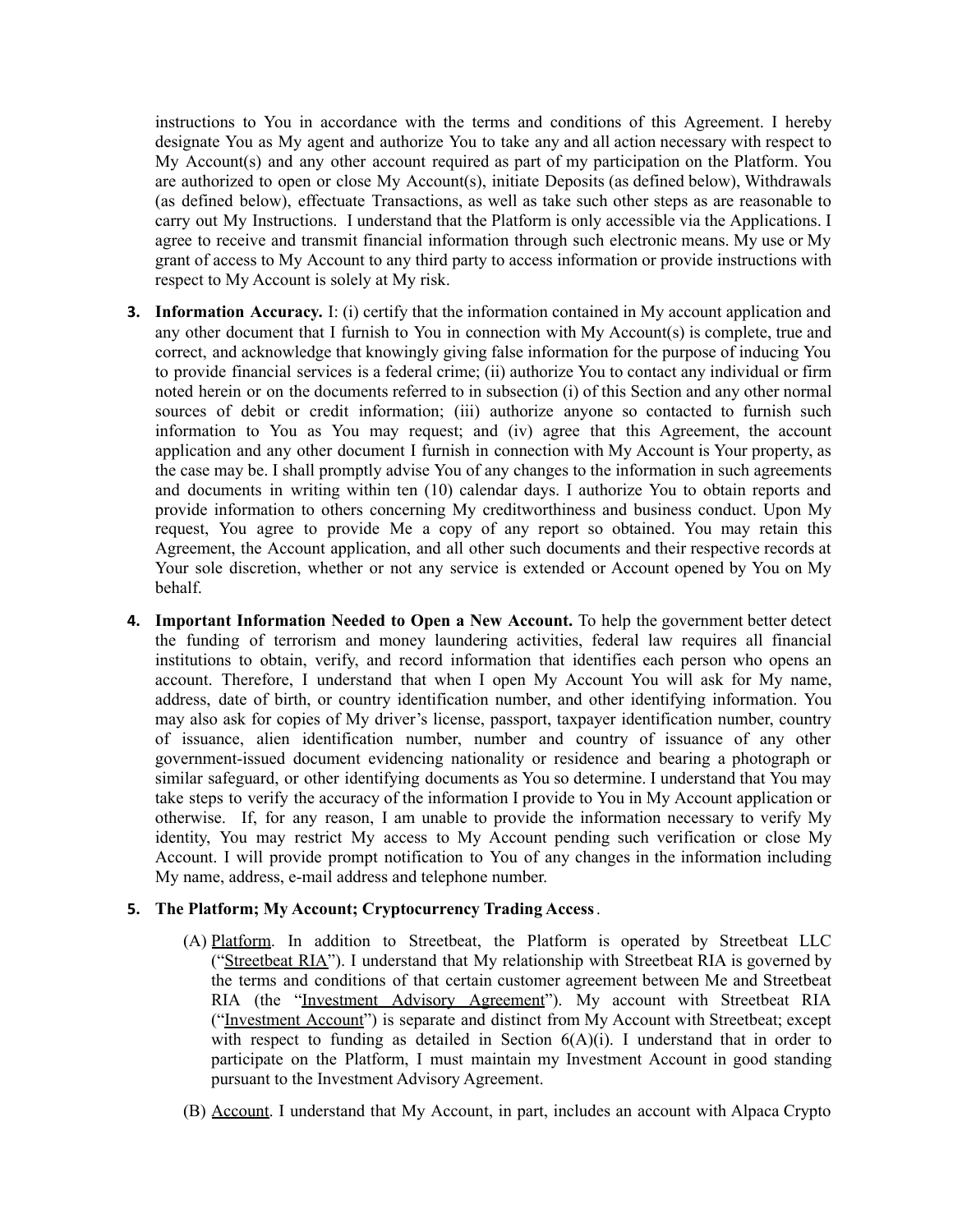LLC ("Alpaca Crypto") and Alpaca Securities LLC ("Alpaca Securities"). I understand that My Alpaca Securities Account is governed solely by the Alpaca Securities Customer Agreement which I will enter into in conjunction with my Streetbeat RIA Investment Account. By entering into this Agreement, I am instructing Streetbeat to share My information with Alpaca Crypto and Alpaca Securities, and establish an account with Alpaca Crypto (My "Alpaca Crypto Account") on My behalf. By entering into this Agreement, I represent that I have read, understand, and agree to the terms of the [Alpaca](https://files.alpaca.markets/disclosures/library/Crypto%20Customer%20Agreement.pdf) Crypto Customer [Agreement](https://files.alpaca.markets/disclosures/library/Crypto%20Customer%20Agreement.pdf), Alpaca Securities Customer [Agreement,](https://files.alpaca.markets/disclosures/library/alpaca_customer_agreement_v20200819.pdf) Alpaca [Securities](https://files.alpaca.markets/disclosures/library/PrivacyNotice.pdf) [Privacy](https://files.alpaca.markets/disclosures/library/PrivacyNotice.pdf) Policy, and other disclosure documents. I also understand that in addition to the terms and conditions of this Agreement that My Account, and the services provided by Alpaca Crypto and Alpaca Securities are also subject to Alpaca's Terms and [Conditions,](https://files.alpaca.markets/disclosures/library/TermsAndConditions.pdf) respectively. I hereby designate You as My agent and authorize You to take any and all action necessary with respect to My Account, including but not limited to delivering any and all Instructions on My behalf to Alpaca Crypto and consistent with the terms of this Agreement including to effectuate any Transaction (as defined below).

(C) Account Access. By entering into this Agreement and participating on the Platform, I understand that I will have access to a self-directed cryptocurrency and digital asset ("Cryptocurrency") trading account provided by Streetbeat and maintained by Alpaca Crypto.

I further understand that by entering into this Agreement, I will provide standing authorization to Streetbeat and Alpaca Crypto to initiate certain withdrawals, deposits, conversions, staking mechanisms and other trading operations (together, "Transactions") through My Account, in accordance with Section 6. Provided, however, that Streetbeat and Alpaca Crypto will not initiate Transactions on My behalf except on instruction from Me which shall be given through My Account on the Platform.

- (D) SIPC and FDIC. I explicitly understand and acknowledge that Funds (as defined below) held in My Account, My Alpaca Crypto Account, and My Alpaca Securities Account are not insured by the Federal Deposit Insurance Corporation ("FDIC"), and are not subject to Securities Investor Protection Corporation ("SIPC") coverage. In connection with a Transaction, Streetbeat may temporarily hold My Funds and aggregate the Funds of other customers in the same account (i.e., an omnibus account). There is a risk of loss associated with the use of omnibus accounts. These risks may include legal risks, liquidation or financial risks, haircut risks, and third-party risks, among others. In the event of the insolvency or any other analogous proceedings in relation to a third party, Streetbeat may only have an unsecured claim against the third party on My behalf, and I will be exposed to the risk that the funds received by Streetbeat from the third party is insufficient to satisfy My claims in respect of My Account. Streetbeat hereby disclaims any and all liability or responsibility for any resulting losses.
- **6. Transactions**. I may instruct Streetbeat to effectuate each of the below types of Transactions. Each Transaction will involve, in some capacity, the transfer and conversion of various Cryptocurrencies as well as fiat currency, including United States Dollars ("USD") (collectively, "Funds").

(A) Account Deposits.

i. I understand that I may only deposit Funds into My Alpaca Securities Account, and that I may only deposit Funds in the form of USD or Crypto. I further understand that I may initiate deposits of Funds utilizing a credit or debit card as well as from a personal bank account or wallet (each, a "Personal Account") into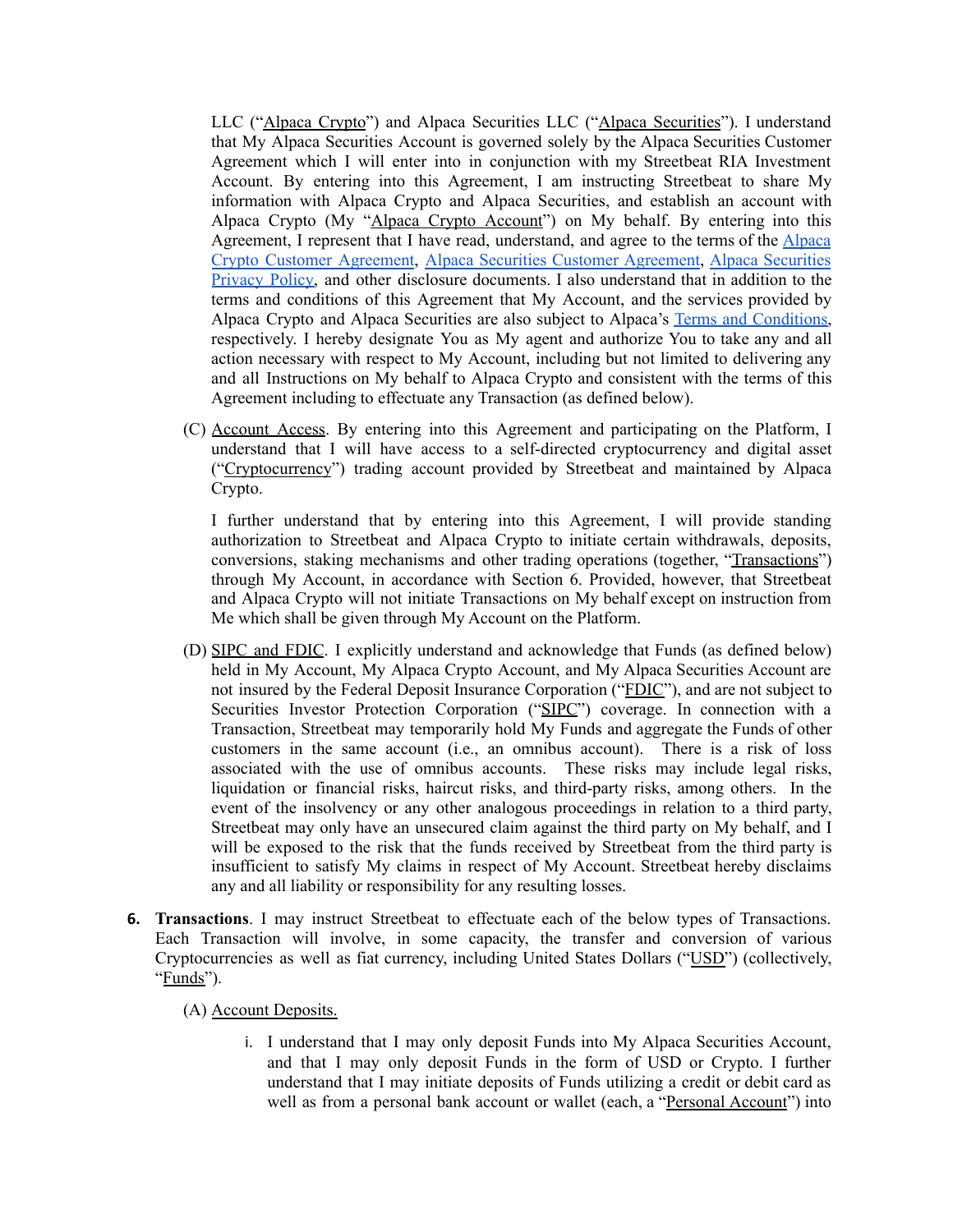My Alpaca Securities Account. By utilizing the tools made available to me through the Platform, I understand that I am able to deliver instructions ("Instructions") to You to transfer Funds from a Personal Account of My choosing into My Alpaca Securities Account (a "Account Deposit").

- (B) Cryptocurrency Purchases and Sales.
	- i. I understand that I may effect Transactions in Cryptocurrency at My sole discretion. I understand that when I provide an order to effectuate a Transaction through the Platform (an "Order"), I am providing You with an Instruction to send the Order to Alpaca Crypto. I understand that You will communicate the Instruction and Order to Alpaca Crypto. Pursuant to the Alpaca Crypto Customer Agreement, Alpaca Securities will sweep the necessary Funds out of My Alpaca Securities Account into My Alpaca Crypto Account. I understand that Alpaca Crypto will then effectuate the Transaction on My behalf and pursuant to My Instruction. I understand that all Cryptocurrencies Transactions will be facilitated and custodied by Alpaca Crypto.

# (C) DeFi Program Participation.

- i. In addition to Transactions involving the purchase and sales of Cryptocurrency, I understand that through the Platform I may enter Orders to participate in certain decentralized finance ("DeFi") protocols made available to Me through the Platform ("DeFi Program"). I understand that any participation by Me in the DeFi Program will be facilitated by You, after You allocate my Funds to Your account with Alpaca Crypto. Provided, however, in order to participate in the DeFi Program, I understand that I must submit an Order to stake Cryptocurrency ("Stake Order") via You. I understand that once I submit a Stake Order, I am providing You with an instruction to instruct Alpaca Crypto to sweep the necessary funds out of My Alpaca Securities Account into Your Account with Alpaca Crypto. I further understand that You will withdraw Funds allocated to My Stake Order from Your Alpaca Securities account to your bank account, which You will then use to purchase the required Cryptocurrencies to participate in the designated DeFi Program of My choosing. Once You have the required Cryptocurrencies in a Cryptocurrency wallet You control, You will execute the Stake Order with the designated DeFi Program. If I choose to withdraw My Stake Order from the DeFi Program, I must submit an Order to You, which will be communicated to Alpaca Crypto. Alpaca Crypto will then, subject to Your instruction, execute a Transaction depositing Funds into My Alpaca Securities Account. I understand that Alpaca Crypto will only initiate a transfer of My Funds to My Alpaca Securities Account if You provide instructions to Alpaca Crypto that depends on the availability of My Stake Order to be withdrawn from the DeFi Program.
- ii. I understand that I may also enter Orders to unstake my Cryptocurrency ("Unstake Order"). I understand that when I enter an Unstake Order, I am giving an Instruction to You to remove my staked Cryptocurrency from the DeFi Program. I further understand that upon acting on My Instruction to unstake My Cryptocurrency, you will facilitate the transfer of Funds out of the DeFi Program and back into Your Account with Alpaca Crypto, and give an Instruction to Alpaca Crypto to sweep My Funds back into My Alpaca Securities Account.

(D) Additional Transaction Terms.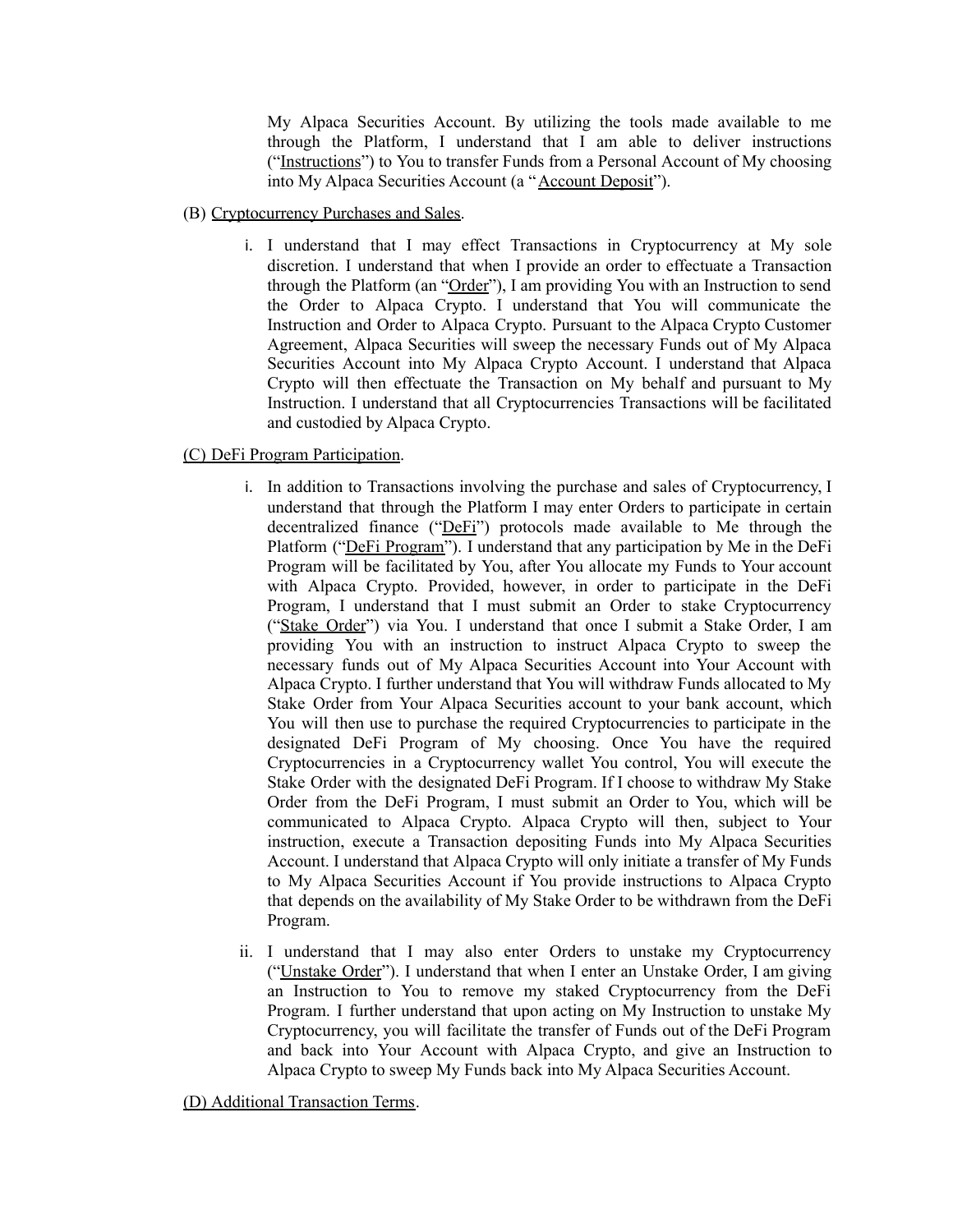- i. I understand and agree that You may refuse to effectuate a Transaction in Your sole discretion for any reason, including in the following instances: (a) the Transaction would violate applicable laws, rules, regulations, or appears intended to defraud or manipulate; (b) as it relates to a Cryptocurrency component of a Transaction, the existence of abnormal Cryptocurrency market conditions or a significant disruption in, or premature close of, trading in a Cryptocurrency, or the market or an exchange on which a Cryptocurrency is traded; (c) a Force Majeure Event or action by an exchange, regulatory or governmental authority that disrupts trading in a Cryptocurrency underlying a Transaction occurs or is imminent; or (d) Streetbeat or a third-party service provider is unable to obtain satisfactory Cryptocurrency liquidity in order to satisfy the Transaction.
- ii. Aggregation of Transfers. I understand and acknowledge that You or any third-party service provider may aggregate My Transactions with the Transactions of other Streetbeat customers (a "Batched Transaction"). In such instances, a Transaction may not be effectuated on a real-time basis, but rather batched with one or more Transactions from other Streetbeat customers. Streetbeat will not be liable or have any responsibility for any Losses (as defined below) suffered by Me in connection with or as a result of a Batched Transaction.

## **7. Cryptocurrency.**

- (A) Cryptocurrency Networks; Forks. Streetbeat does not own or control the underlying software protocols which govern the operation of Cryptocurrency or any DeFi protocol that is offered under the DeFi Program. In general, the underlying protocols are open source and anyone can use, copy, modify, and distribute them. Streetbeat is not responsible for operation of the underlying protocols, and Streetbeat makes no guarantee of their functionality, security, or availability. The underlying protocols are subject to sudden changes in operating rules ("Forks"), and such Forks may materially affect the value, function, or even the name of the Cryptocurrency In the event of a Fork or any other similar operational change to a Cryptocurrency network Streetbeat may take all steps that it determines necessary to protect the security and safety of the Platform, including temporarily suspending Transactions (with or without advance notice to Me). Streetbeat will use its reasonable efforts to provide notice to Me of its response to any Fork or similar operational change affecting a Cryptocurrency. In response to a Fork or other similar operational change, Streetbeat may determine not to support Transactions that would involve or require the particular Cryptocurrency. I understand and accept the risks of Forks and other similar operating changes to Cryptocurrency available through the Platform. I agree that You are not responsible for any loss of value that I may experience as a result, whether directly or indirectly, from any such Fork or similar operating change.
- (B) Delisting or Non-Supported Cryptocurrency. If at any time any of the Cryptocurrency necessary to effectuate a Transaction is delisted from exchanges or trading markets that Streetbeat or its third-party service providers utilize, or Streetbeat determines to no longer support such Cryptocurrency for any reason, then any currently outstanding Transactions will be immediately cancelled.
- (C) Cryptocurrency Withdrawals and Third-Party Transfers. If available, Customer understands that it is exclusively responsible for ensuring that a Deposit, Withdrawal or third-party transfer is being made to the correct or intended wallet address. Cryptocurrency Deposits, Withdrawals and third-party transfers cannot be reversed once broadcast to the relevant Cryptocurrency network. Streetbeat will not be liable for any loss that results from inaccurate, incomplete, or misleading details that Customer may provide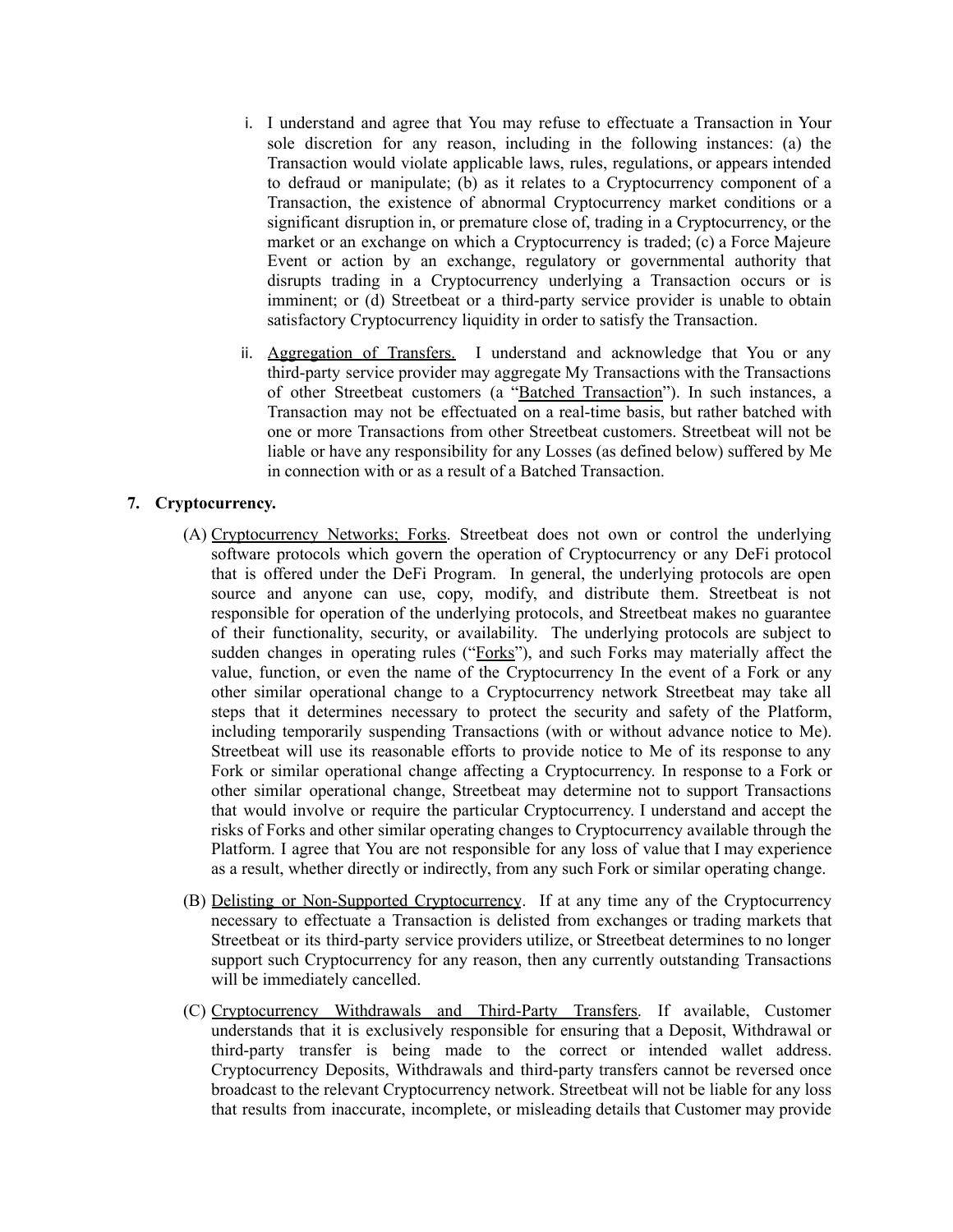in connection with a Deposit, Withdrawal or third-party transfer. Streetbeat will not bear any liability for any failure, error or delay in processing a Deposit, Withdrawal or third-party transfer. Streetbeat may, in its sole discretion, provide reasonable assistance to Me in the event that I request reasonable assistance in connection with an attempted, failed, or otherwise erroneous Deposit, Withdrawal or third-party transfer. You do not guarantee that any such assistance will result in the successful completion or remediation of a Deposit, Withdrawal, Third-Party Transfer, or the recovery of any Funds. Streetbeat may charge fees in connection with any such assistance. I understand that a Deposit, Withdrawal or third-party transfer may be incapable of reversal once properly initiated.

- **8. No Tax Advice.** I understand that Streetbeat does not provide tax or legal advice.
- **9. Discontinuation of Service.** I understand that You may discontinue My Account and any services related to My Account immediately by providing written notice to Me. I fully understand that in the event that Streetbeat discontinues My Account or access to My Account that I may no longer be able to transact out of My Alpaca Securities Account.
- **10. Telephone Conversations and Electronic Communications.** I understand and agree that You may record and monitor any telephone or electronic communications with Me. Unless otherwise agreed in writing in advance, You do not consent to the recording of telephone conversations by any third party or Me. I acknowledge and understand that not all telephone or electronic communications are recorded by You, and You do not guarantee that recordings of any particular telephone or electronic communications will be retained or capable of being retrieved.
- **11. Oral Authorization.** I agree that You shall be entitled to act upon any oral instructions given by Me so long as You reasonably believe such instruction was actually given by Me or My authorized agent.

## **12. Limitation of Liability; Indemnification.**

- (A) I UNDERSTAND AND AGREE THAT YOU, YOUR AFFILIATES, YOUR RESPECTIVE OFFICERS, DIRECTORS, AND EMPLOYEES, AND THIRD PARTY SERVICE PROVIDERS WILL NOT BE LIABLE TO ME OR TO THIRD PARTIES UNDER ANY CIRCUMSTANCES, OR HAVE ANY RESPONSIBILITY WHATSOEVER, FOR ANY SPECIAL, INDIRECT, INCIDENTAL, PUNITIVE OR CONSEQUENTIAL DAMAGES (INCLUDING LOST PROFITS, AND DAMAGES) THAT I MAY INCUR IN CONNECTION WITH MY USE OF THE SERVICES PROVIDED BY YOU UNDER THIS AGREEMENT, INCLUDING BUT NOT LIMITED TO MY USE OF THE APP AND THE WEBSITE, AS WELL AS ANY AND ALL FUNCTIONS AND FEATURES MADE AVAILABLE ON THE PLATFORM, INCLUDING THE ENTERING INTO OF TRANSACTIONS, AS WELL AS ANY SERVICES OF ANY KIND MADE AVAILABLE THROUGH THE PLATFORM BY ANY THIRD PARTY (INCLUDING ANY THIRD-PARTY SERVICE PROVIDER), (COLLECTIVELY, THE "SERVICES"). YOU, YOUR AFFILIATES, AND YOUR RESPECTIVE OFFICERS, DIRECTORS, AND EMPLOYEES SHALL NOT BE LIABLE BY REASON OF DELAYS OR INTERRUPTIONS OF THE SERVICES OR TRANSMISSIONS, OR FAILURES OF PERFORMANCE OF YOUR SYSTEMS, REGARDLESS OF CAUSE, INCLUDING THOSE CAUSED BY GOVERNMENTAL OR REGULATORY ACTION, THE ACTION OF ANY EXCHANGE OR OTHER SELF REGULATORY ORGANIZATION, OR THOSE CAUSED BY SOFTWARE OR HARDWARE MALFUNCTIONS.
- (B) Except as otherwise provided by law, You, or any of Your affiliates or respective partners,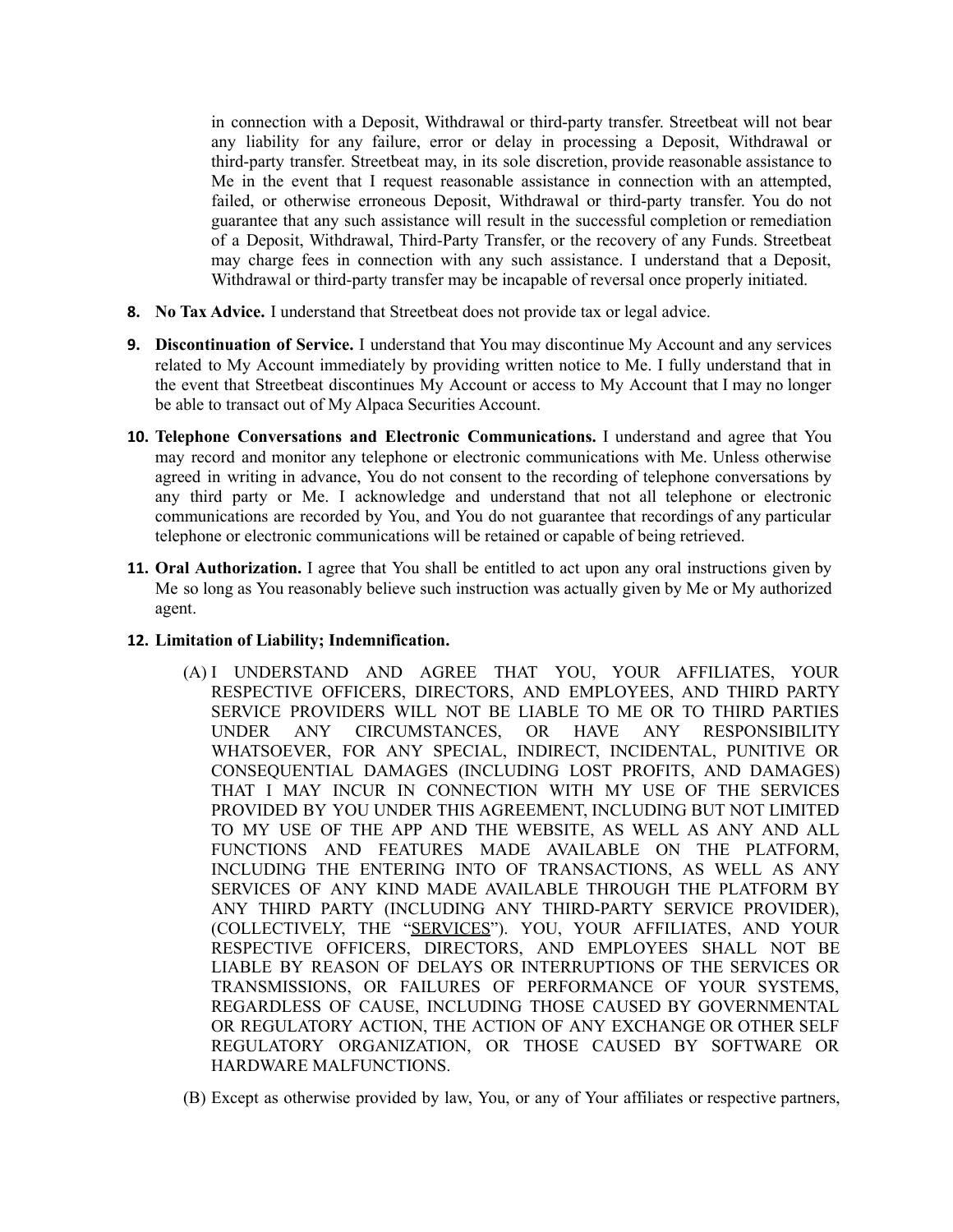officers, directors, employees or agents (collectively, "Indemnified Parties") shall not be liable for any expenses, losses, costs, damages, liabilities, demands, debts, obligations, penalties, charges, claims, causes of action, penalties, fines and taxes of any kind or nature (including legal expenses and attorneys' fees) (whether known or unknown, absolute or contingent, liquidated or unliquidated, direct or indirect, due or to become due, accrued or not accrued, asserted or unasserted, related or not related to a third party claim, or otherwise) (collectively, "Losses") are determined by a court of competent jurisdiction or an arbitration panel in a final non-appealable judgment or order to have resulted solely from Your, or any of Your affiliates' gross negligence or intentional misconduct. In addition, I agree that the Indemnified Parties shall have no liability for, and I agree to indemnify, defend and hold harmless the Indemnified Parties from all Losses that result from: (i) any noncompliance by Me with any of the terms and conditions of this Agreement; (ii) any third-party actions related to My use of the App or the Website; (iii) My or My agent's misrepresentation or alleged misrepresentation, or act or omission; (iv) Indemnified Parties following My or My agent's directions or instructions, or failing to follow My or My agent's unlawful or unreasonable directions or instructions;  $(v)$  any activities or services of the Indemnified Parties in connection with My Account (including any technology services, reporting, trading, research or capital introduction services, settlement or processing of any transfer of funds to or from My Account(s) herein); or (vi) the failure by any person not controlled by the Indemnified Parties and their affiliates to perform any obligations to Me. Further, if I authorize or allow third parties to gain access to Your services, including My Accounts, I will indemnify, defend and hold harmless You, Your affiliates, and Your and Your affiliates' respective officers and employees against any Losses arising out of claims or suits by such third parties based upon or relating to such access and use. Streetbeat does not warrant against loss of use or any direct, indirect or consequential damages or Losses to Me caused by My assent, expressed or implied, to a third party accessing My Account or information, including access provided through any other third party systems or sites.

- (C) I consent to the use of automated systems or service bureaus by You and Your affiliates in conjunction with My Account, including record keeping, reporting and account reconciliation and risk management systems (collectively "Automated Systems"). I understand that the use of Automated Systems entails risks, such as interruption or delays of service, errors or omissions in the information provided, system failure and errors in the design or functioning of such Automated Systems (collectively, a "System Failure") that could cause substantial damage, expense, or liability to Me. I understand and agree that Indemnified Parties will have no liability whatsoever for any of My Losses arising out of or relating to a System Failure. I also agree that Indemnified Parties will have no responsibility or liability to Me in connection with the performance or non- performance by any third party or any of their respective agents or affiliate. I agree that Indemnified Parties will have no liability, to Me or to third parties, or responsibility whatsoever for: (i) any Losses resulting from a cause over which Indemnified Parties do not have direct control; and (ii) any special, indirect, incidental, consequential, punitive or exemplary damages (including lost profits, trading losses and damages) that I may incur in connection with My use of the App, the Website, and other services provided by Indemnified Parties under this Agreement. Further, if I authorize or allow third parties to gain access to Your services, including My Accounts, I will indemnify, defend and hold harmless You, Your affiliates, and Your and Your affiliates' respective officers and employees against any Losses arising out of claims or suits by such third parties based upon or relating to such access and use.
- **13. Effect of Attachment or Sequestration of Accounts.** You shall not be liable for refusing to obey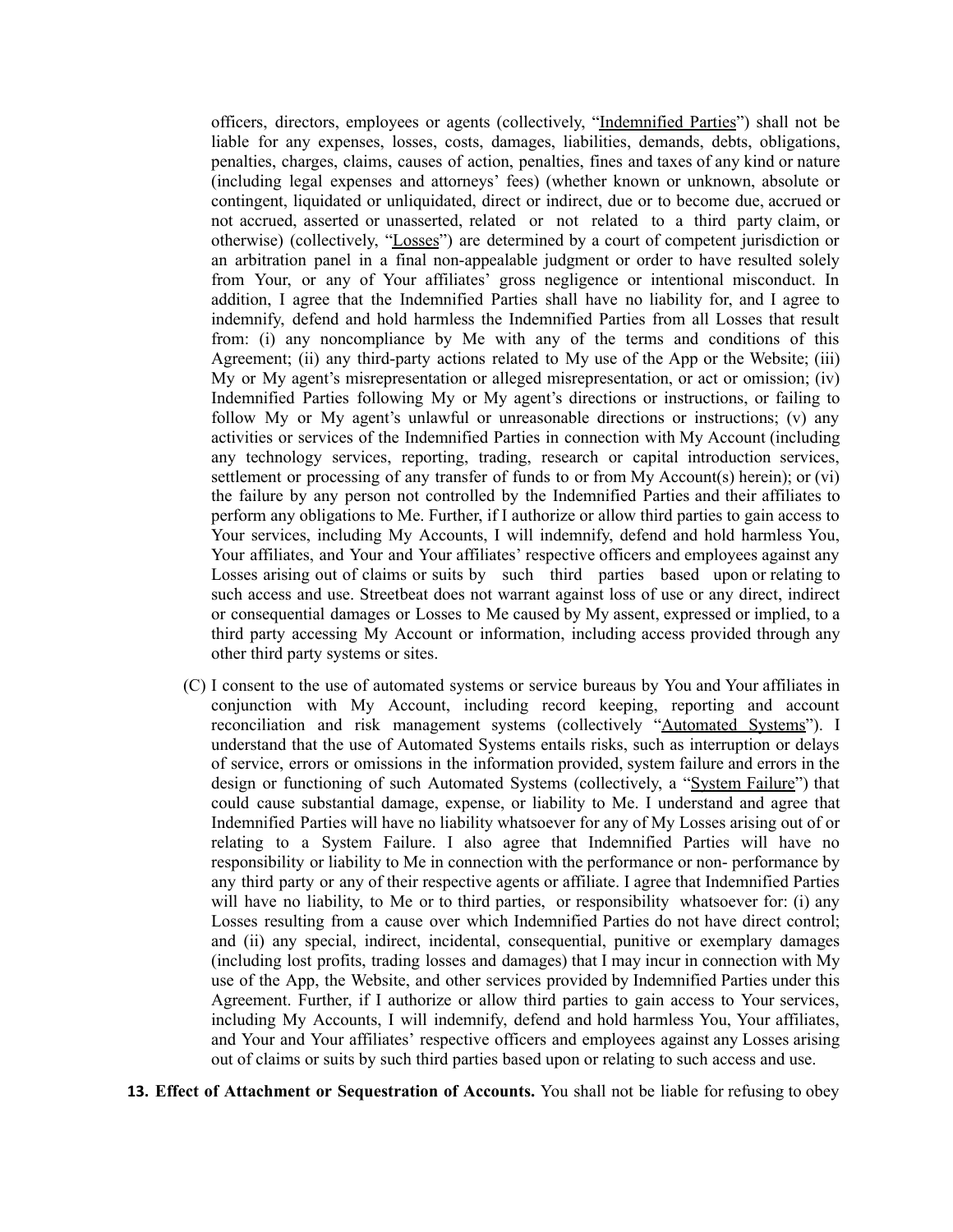any instruction given by or for Me with respect to any of My Accounts that has or have been subject to an attachment or sequestration in any legal proceeding against Me, and You shall be under no obligation to contest the validity of any such attachment or sequestration.

- **14. Fees and Charges**. I understand that Streetbeat may charge a fee, subject to the Fee Schedule, for providing the services as described in this Agreement, in connection with My Account. Specifically, Streetbeat will charge Me a monthly account fee ("Monthly Fee"). I agree to pay all applicable federal, state, local, and foreign taxes in connection with the use of Streetbeat's services. I authorize Streetbeat to automatically debit My Account, charge my debit or credit card, and/or adjust a Transaction for any such charges, fees, and taxes. Fee rates are available at [https://api.streetbeat.com/media/terms/Fee\\_Schedule.pdf.](https://api.streetbeat.com/media/terms/Fee_Schedule.pdf) I agree to pay any such fees at the then-prevailing rate. I acknowledge that the prevailing rate of fees may change, and that change may occur without notice, unless required by applicable law. I agree to be bound by such changes. I understand that Streetbeat RIA, Alpaca Securities, Alpaca Crypto, or any other third party service provider may charge Me fees separate and apart from the fees provided for under this Agreement or as evidenced on the fee schedule, pursuant to the applicable agreements and/or terms and conditions governing the provision of such services.
- **15. Electronic Delivery of Account Information**. All communications, notices, legal disclosures, and other materials related to My Account or this Agreement, including account statements, notices, disclosures, regulatory communications and other information, documents, data and records regarding My Account (the "Communications"), or an alert that any such Communication has been posted to the secure section of the Website or the App, and is available for viewing, may be sent to Me at the mailing address for My Account or the e-mail address that I have given to You in My account application (to either e-mail address in the case of joint accounts where each account holder has given an e-mail address; notice to both e-mail addresses is not required) or at such other address as I may hereafter give You in writing or by e-mail at least ten (10) calendar days prior to delivery, and all communications so sent, whether in writing or otherwise, shall be deemed given to Me personally, whether actually received or not. I will read and understand the Communications provided to Me and in the event I do not will contact the provider of the Communication be it You, Your affiliate, or a third party.
- **16. Arbitration**. THIS AGREEMENT CONTAINS AN ARBITRATION PROVISION. BY ENTERING INTO THIS AGREEMENT THE PARTIES AGREE AS FOLLOWS:

ALL PARTIES TO THIS AGREEMENT ARE GIVING UP THE RIGHT TO SUE EACH OTHER IN COURT, INCLUDING THE RIGHT TO A TRIAL BY JURY EXCEPT AS PROVIDED BY THE RULES OF THE ARBITRATION FORUM IN WHICH A CLAIM IS FILED;

ARBITRATION AWARDS ARE GENERALLY FINAL AND BINDING; A PARTY'S ABILITY TO HAVE A COURT REVERSE OR MODIFY AN ARBITRATION AWARD IS VERY LIMITED;

THE ABILITY OF THE PARTIES TO OBTAIN DOCUMENTS, WITNESS STATEMENTS AND OTHER DISCOVERY IS GENERALLY MORE LIMITED IN ARBITRATION THAN IN COURT PROCEEDINGS;

THE RULES OF SOME ARBITRATION FORUMS MAY IMPOSE TIME LIMITS FOR BRINGING A CLAIM IN ARBITRATION; AND

THE RULES OF THE ARBITRATION FORUM IN WHICH THE CLAIM IS FILED, AND ANY AMENDMENTS THERETO, SHALL BE INCORPORATED INTO THIS AGREEMENT.

THIS ARBITRATION PROVISION SHOULD BE READ IN CONJUNCTION WITH THE DISCLOSURES IN THIS AGREEMENT. ANY AND ALL CONTROVERSIES, DISPUTES OR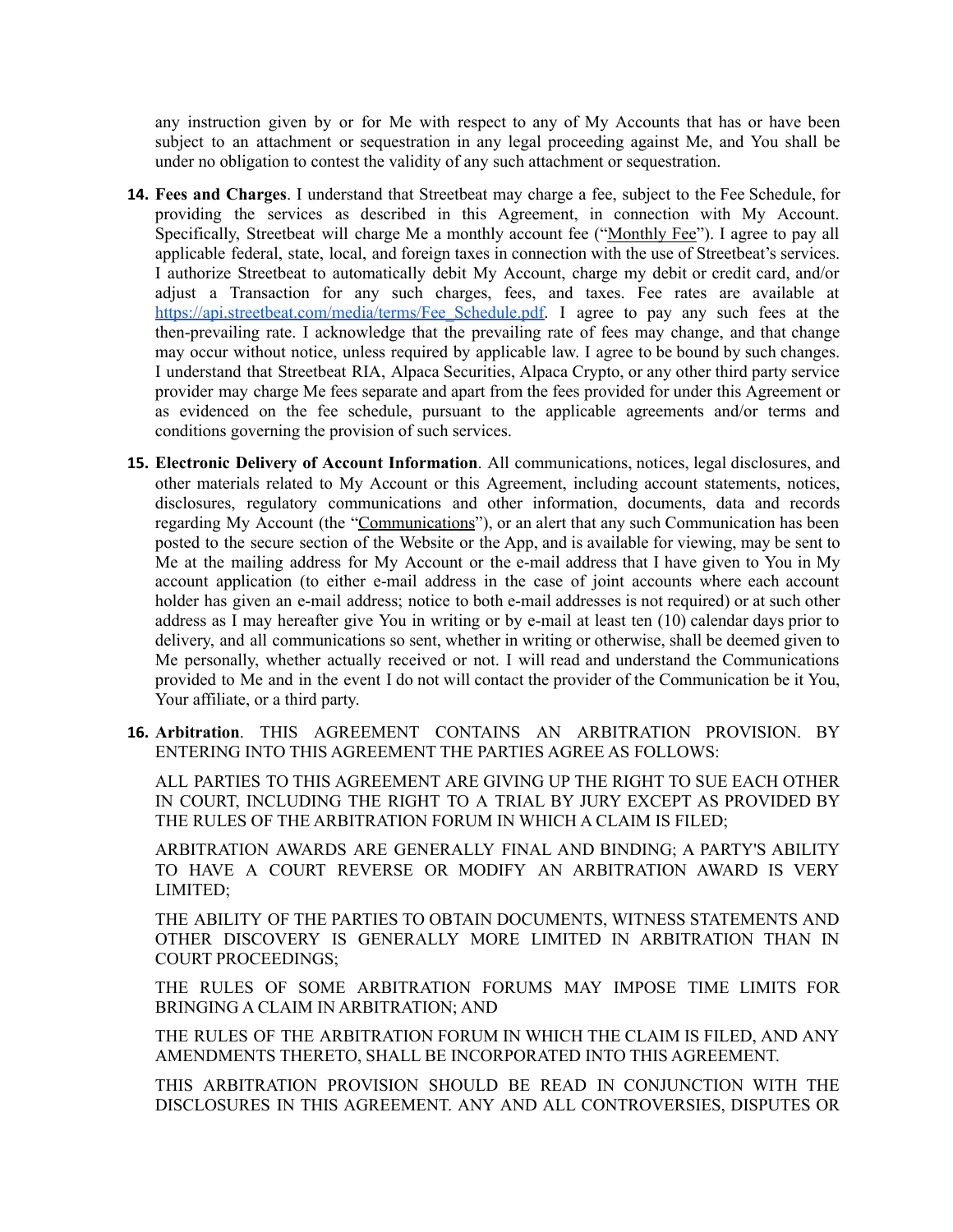CLAIMS BETWEEN INTERNATIONAL PAYMENTS AND CUSTOMER OR THEIR REPRESENTATIVES, EMPLOYEES, DIRECTORS, OFFICERS, OR CONTROL PERSONS, ARISING OUT OF, IN CONNECTION WITH, FROM, OR WITH RESPECT TO (a) ANY PROVISIONS OF OR THE VALIDITY OF THIS AGREEMENT OR OTHER AGREEMENTS RELATING TO YOUR ACCOUNT, (b) THE RELATIONSHIP OF THE PARTIES HERETO, OR (c) ANY CONTROVERSY ARISING OUT OF INTERNATIONAL PAYMENTS' BUSINESS OR ANY ACCOUNT (COLLECTIVELY, "CLAIMS"), SHALL BE CONDUCTED SOLELY BY ARBITRATION PURSUANT TO THE RULES THEN IN EFFECT OF THE AMERICAN ARBITRATION ASSOCIATION. ARBITRATION MUST BE COMMENCED BY SERVICE OF A WRITTEN DEMAND FOR ARBITRATION OR A WRITTEN NOTICE OF INTENTION TO ARBITRATE UPON THE OTHER PARTY. THE DECISION AND AWARD OF THE ARBITRATOR(S) SHALL BE CONCLUSIVE AND BINDING UPON ALL PARTIES, AND ANY JUDGMENT UPON OR ANY AWARD RENDERED MAY BE ENTERED IN A COURT HAVING JURISDICTION THEREOF, AND NEITHER PARTY SHALL OPPOSE SUCH ENTRY. ANY SUCH ARBITRATION SHALL BE HELD IN THE CITY AND STATE WHERE INTERNATIONAL PAYMENTS' PRINCIPAL OFFICE IS LOCATED AT THE TIME SUCH ARBITRATION IS COMMENCED. THE PARTIES AGREE THAT THERE SHALL BE NO RIGHT OR AUTHORITY FOR ANY CLAIMS TO BE ARBITRATED ON A CLASS ACTION BASIS, AND THE CLIENT EXPRESSLY WAIVES ANY RIGHT TO BRING A CLASS ACTION LAWSUIT OR ARBITRATION AGAINST INTERNATIONAL PAYMENTS OR ITS REPRESENTATIVES, EMPLOYEES, DIRECTORS, OFFICERS, OR CONTROL PERSONS WITH RESPECT TO ANY CLAIMS.

Notwithstanding the foregoing or anything to the contrary in this Agreement, in no way shall this Agreement constitute a waiver or limitation of rights that I may have under federal or state law to pursue a remedy by other means if and to the extent such laws guaranty such right to Me and do not permit the waiver thereof.

**17. Electronic Signatures; Modifications to the Agreement**. I agree to transact business with You electronically. By electronically signing an application for an Account, I acknowledge and agree that such electronic signature is valid evidence of My consent to be legally bound by this Agreement and such subsequent terms as may govern the use of Your services. The use of an electronic version of any document fully satisfies any requirement that the document be provided to Me in writing. I accept notice by electronic means as reasonable and proper notice, for the purpose of any and all laws, rules and regulations. I acknowledge and agree that Streetbeat may modify this Agreement from time to time and I agree to consult the Website from time to time for the most up-to-date Agreement. The electronically stored copy of this Agreement is considered to be the true, complete, valid, authentic and enforceable record of the Agreement, admissible in judicial or administrative proceedings to the same extent as if the documents and records were originally generated and maintained in printed form. I agree to not contest the admissibility or enforceability of Streetbeat's electronically stored copy of the Agreement.

#### **18. Consent to Electronic Delivery of Documents**.

(A) Consent. **By agreeing to electronic delivery, I am giving My informed consent to electronic delivery of all Account Documents, as defined below, other than those I have specifically requested to be delivered in paper form.** "Account Documents" include notices, disclosures, current and future account statements, regulatory communications, tax-related documents, and any other information, documents, data, and records regarding My Account, this Agreement (including amendments to this Agreement), and the services delivered or provided to Me by Streetbeat. I agree that I can access, view, download, save, and print any Account Documents I receive via electronic delivery for My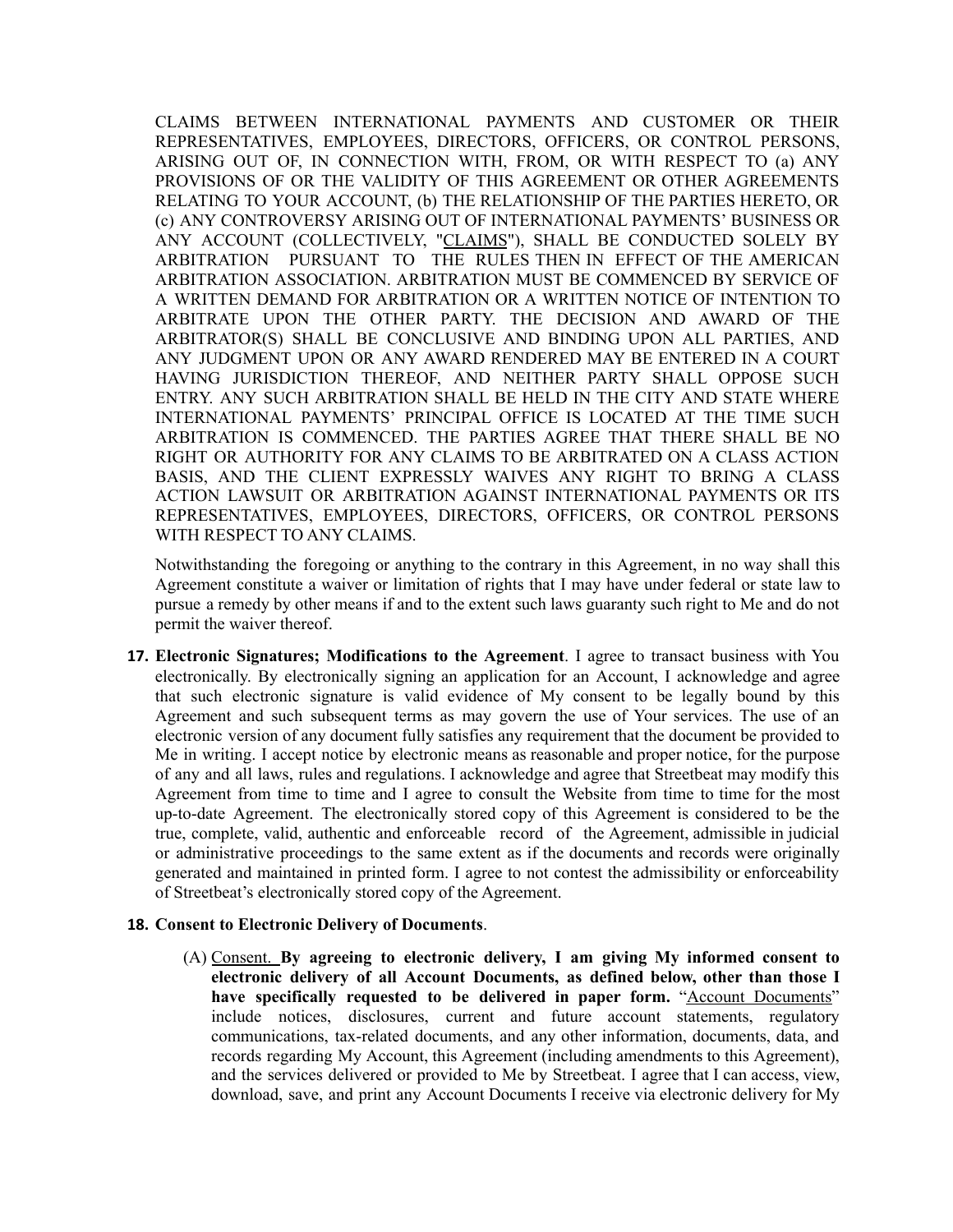records.

- (B) Electronic Delivery System. I acknowledge that Your primary methods of communication with Me include (A) posting information on the Website, (B) providing information via the App, (C) sending email(s) to My email address of record, and, to the extent required by law, (D) providing Me with notice(s) that will direct Me to the App or the Website where I can read and print such information. Unless otherwise required by law, You reserve the right to post Account Documents on the Website without providing notice to Me. Further, You reserve the right to send Account Documents to My postal or email address of record, or via the App or Website. I agree that all Account Documents provided to Me in any of the foregoing manner is considered delivered to Me personally when sent or posted by Streetbeat, whether I receive it or not. Further, I agree that all such Account Documentation will be deemed correct unless I provide notice to You of any error in the Account Documentation in accordance with the terms set forth herein. All e-mail notifications regarding Account Documents will be sent to My e-mail address of record. I agree to maintain the e-mail address that I have provided You until I provide You with a new one. I understand that e-mail messages may fail to transmit promptly or properly, including being delivered to SPAM folders. I further understand that it is My sole responsibility to ensure that any emails from You or Your Affiliates are not marked as SPAM. Regardless of whether or not I receive an e-mail notification, I agree to check the Website regularly to avoid missing any information, including time- sensitive or otherwise important communication. If I authorize someone else to access the e-mail account I have provided You, I agree to tell them to share the Account Documents with Me promptly, and I accept the risk that they will see My sensitive information. I understand that if I use a work e-mail address or computing or communications device, My employer or other employees may have access to the Account Documents. Additionally, I acknowledge that the Internet is not a secure network and agree that I will not send any confidential information, including Account numbers or passwords, in any unencrypted e-mails. I also understand that communications transmitted over the Internet may be accessed by unauthorized or unintended third parties and agree to hold You, Your Affiliates, and Your and Your Affiliates' respective officers and employees harmless for any such access regardless of the cause. I agree to promptly and carefully review all Account Documents when they are delivered and notify Streetbeat in writing within five (5) calendar days of delivery if I object to the information provided (or other such time specified herein). If I fail to object in writing within such time, Streetbeat is entitled to treat such information as accurate and conclusive. I will contact You to report any problems with accessing the Account Documents or any other issue I may encounter.
- (C) Costs. Potential costs associated with electronic delivery of Account Documents may include charges from Internet access providers and telephone companies, and I agree to bear these costs. Streetbeat will not charge Me additional online access fees for receiving electronic delivery of Account Documents
- (D) Archival. Upon My request, I may obtain copies of up to six (6) prior years of My Account statements, and three (3) prior years of My Transaction confirmations.
- (E) Revocation of Consent. Subject to the terms of this Agreement, I may revoke or restrict My consent to electronic delivery of Account Documents at any time by notifying Streetbeat in writing of My intention to do so. I also understand that I have the right to request paper delivery of any Account Document that the law requires Streetbeat to provide Me in paper form. Streetbeat will not treat My request for paper copies as a withdrawal of My consent to electronic delivery of Account Documents. I understand that if I revoke or restrict My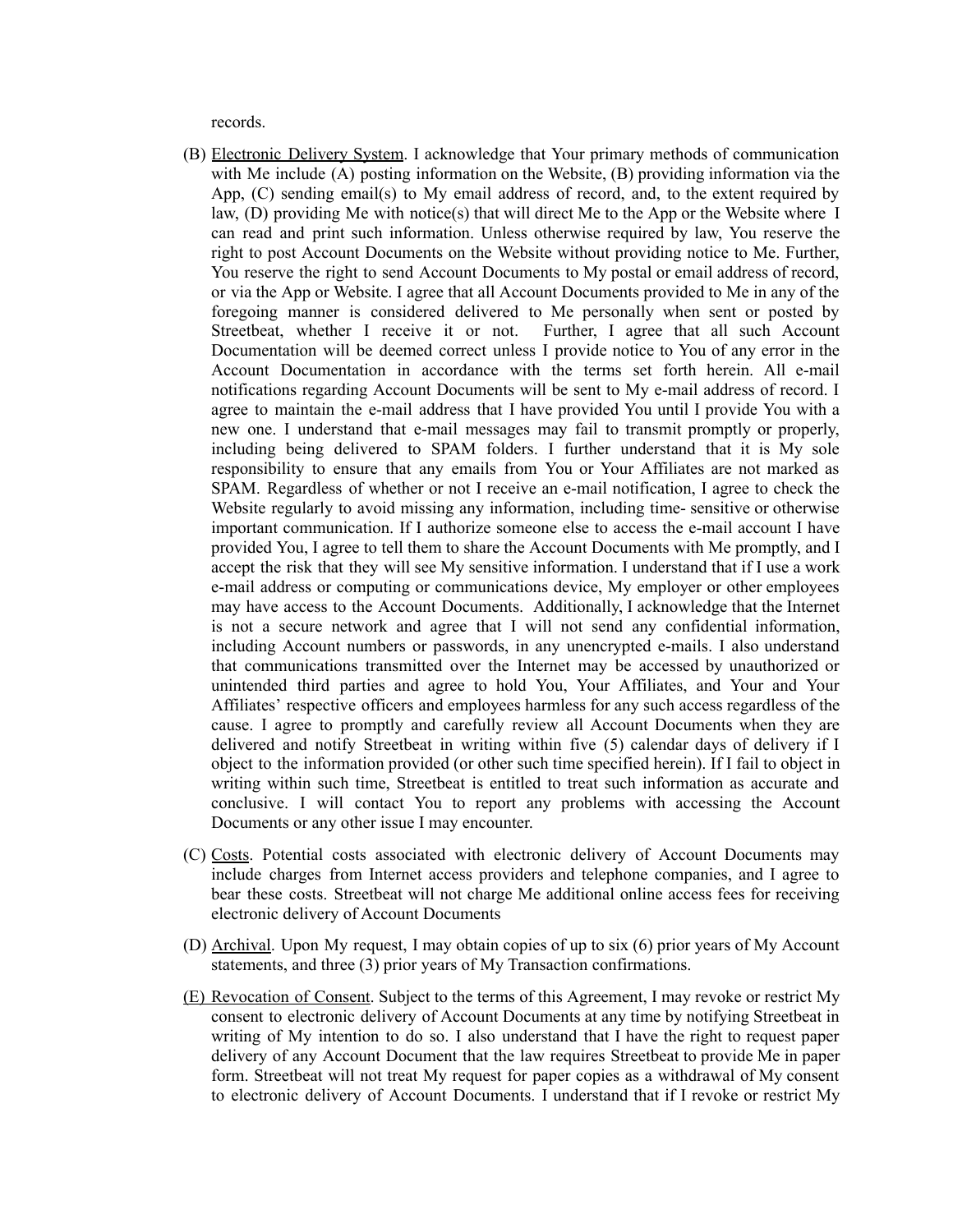consent to electronic delivery of Account documents. I understand that if I revoke or restrict My consent to electronic delivery of Account Documents or request paper delivery of same, Streetbeat, in its sole discretion, may charge Me a reasonable service fee for the delivery of any Account Document that would otherwise be delivered to Me electronically, restrict or close My account, or terminate My access to Streetbeat's services. I understand that neither My revocation or restriction of consent, My request for paper delivery, nor Streetbeat's delivery of paper copies of Account Documents will affect the legal effectiveness or validity of any electronic communication provided while My consent was in effect.

- (F) Duration of Consent. My consent to receive electronic delivery of Account Documents will be effective immediately and will remain in effect unless and until either I or Streetbeat revokes it. I understand that it may take up to three (3) business days to process a revocation of consent to electronic delivery, and that I may receive electronic notifications until such consent is processed.
- (G) Hardware and Software Requirements. I understand that in order to receive electronic deliveries, I must have access to a computer or mobile device with Internet access, a valid e-mail address, and the ability to download such applications as Streetbeat may specify and to which I have access. I also understand that if I wish to download, print, or save any information I wish to retain, I must have access to a printer or other device in order to do so.
- (H) Consent and Representations. I hereby agree that I have carefully read the above information regarding informed consent to electronic delivery and fully understand the implications thereof. Additionally, I hereby agree to all conditions outlined above with respect to electronic delivery of any Account Document. I will maintain a valid e- mail address and continue to have access to the Internet. If My e-mail address changes, I agree to immediately notify Streetbeat of My new e-mail address in writing.
- **19. Force Majeure**. Streetbeat may, in its reasonable opinion, determine that a Force Majeure Event exists. A "Force Majeure Event" for the purposes of this Agreement will include, but is not limited to, the following: (a) any act, event or occurrence (including, without limitation, any act of God, strike, riot or civil unrest, epidemic, pandemic, act of terrorism, war (declared or undeclared), fire, industrial action, acts and regulations of any governmental or supra national bodies or authorities) that, in Streetbeat's opinion, prevents it from maintaining My Account; (b) any breakdown or failure of transmission, communication or computer facilities, interruption of power supply, or electronic or communications equipment failure; or (c) the failure of any relevant supplier, service provider, financial institution, agent or principal of ours, dealer, exchange, clearing house or regulatory or self-regulatory organization, for any reason, to perform its obligations. If Streetbeat determines that a Force Majeure Event exists, Streetbeat may, without notice to Me, and at any time, acting reasonably, take one or more of the following steps: (i) cease processing any instruction or direction related to a Deposit, Withdrawal, Order or Deposit Account Transfer; or (ii) suspend or modify the application of all or part of this Agreement to the extent that the Force Majeure Event makes it impossible or impracticable for Streetbeat to comply thereto. I agree that Streetbeat and its affiliates will not be liable in any way to Me or to any other person in the event of a Force Majeure Event, nor for Streetbeat's actions pursuant to this Section if Streetbeat decides to take such action. The parties shall be released of all responsibilities for partial or full non-fulfilment, as well as for improper fulfilment of the obligations under this Agreement, if such non-fulfilment or improper fulfilment was a result of a Force Majeure Event.

#### **20. Miscellaneous Provisions**.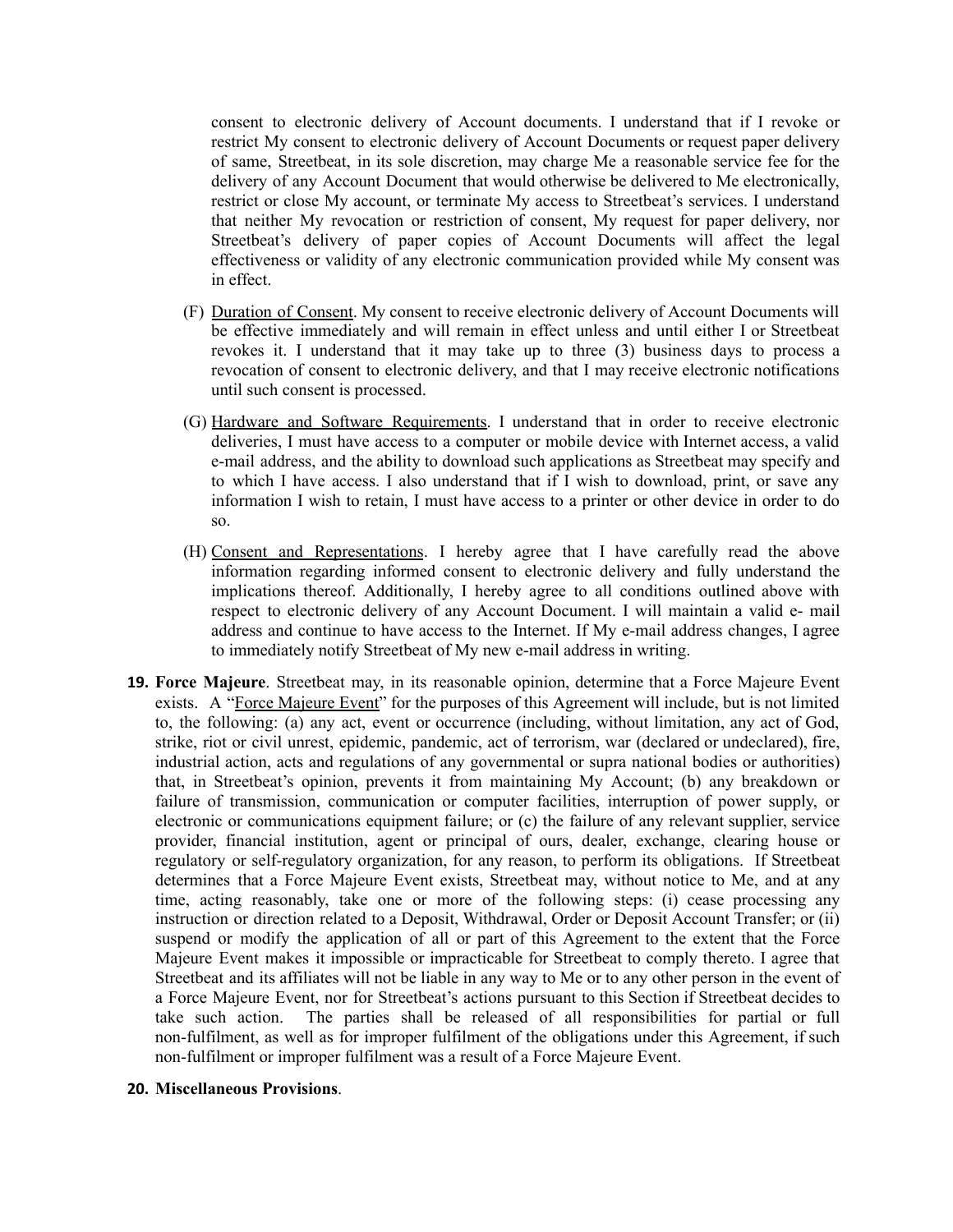- (A) Applicable Law. This Agreement and all activity effectuated in My Account shall be governed by the laws of the State of California (regardless of the choice of law rules thereof).
- (B) Interpretation. The heading of each provision hereof is for descriptive purposes only and shall not be (1) deemed to modify or qualify any of the rights or obligations set forth herein or (2) used to construe or interpret any of the provisions hereunder. When a reference is made in this Agreement to a Section, such reference shall be to a Section of this Agreement unless otherwise indicated. Whenever the words "include," "includes" or "including" are used in this Agreement, they shall be deemed to be followed by the words "without limitation." The word "or," when used in this Agreement, has the inclusive meaning represented by the phrase "and/or." Unless the context of this Agreement otherwise requires: (i) words using the singular or plural number also include the plural or singular number, respectively; and (ii) the terms "hereof," "herein," "hereunder" and derivative or similar words refer to this entire Agreement. References to any law shall be deemed to refer to such law as amended from time to time and to any rules or regulations promulgated thereunder. All personal pronouns used in the Agreement, whether used in the masculine, feminine or neuter gender, shall include all other genders, if and where applicable.
- (C) Binding effect; Assignment. This Agreement shall bind My heirs, assigns, executors, successors, conservators and administrators. I may not assign this Agreement or any rights or obligations under this Agreement without first obtaining Your prior written consent. You may assign, sell, or transfer My Account and this Agreement, or any portion thereof, at any time, without My prior consent.
- (D) Privacy Policy. I authorize You to share information about Me and My Account(s) with Streetbeat RIA, Alpaca Crypto, Alpaca Securities, or any of Your affiliates, agents or third party providers. The Streetbeat privacy notice is available to Me by accessing <https://api.streetbeat.com/media/terms/4.Privacy.Policy.v1.pdf>.
- (E) Severability. If any provisions or conditions of this Agreement, or any application thereof to any person, entity, or circumstance, are or become to any extent inconsistent with any present or future law, rule, or regulation of any applicable government, regulatory or selfregulatory agency or body, or are deemed to any extent invalid or unenforceable by any court of competent jurisdiction, such provisions shall be deemed rescinded or modified, to the extent permitted by applicable law, to make this Agreement in compliance with such law, rule, or regulation, or to be valid and enforceable, but in all other respects, this Agreement shall continue in full force and effect and be valid and enforceable to the fullest extent permitted by law.
- (F) Website Postings. I agree and understand that Streetbeat may post other specific agreements, disclosures, policies, procedures, terms, and conditions that apply to My use of the App, the Website, or My Account on the Website ("Website Postings"). I understand that it is My continuing obligation to understand the terms of the Website Postings, and I agree to be bound by the Web Postings as are in effect at the time of My use.
- (G) Entirety of Agreement. This Agreement, any attachments hereto, other agreements and policies referred to in this Agreement (including the Website Postings), and the terms and conditions contained in My Account statements and confirmations, contain the entire agreement between Streetbeat and Me and supersede all prior or contemporaneous communications and proposals, whether electronic, oral, or written, between Streetbeat and Me, provided, however, that any and all other agreements between Streetbeat and Me, not inconsistent with this Agreement, will remain in full force and effect.